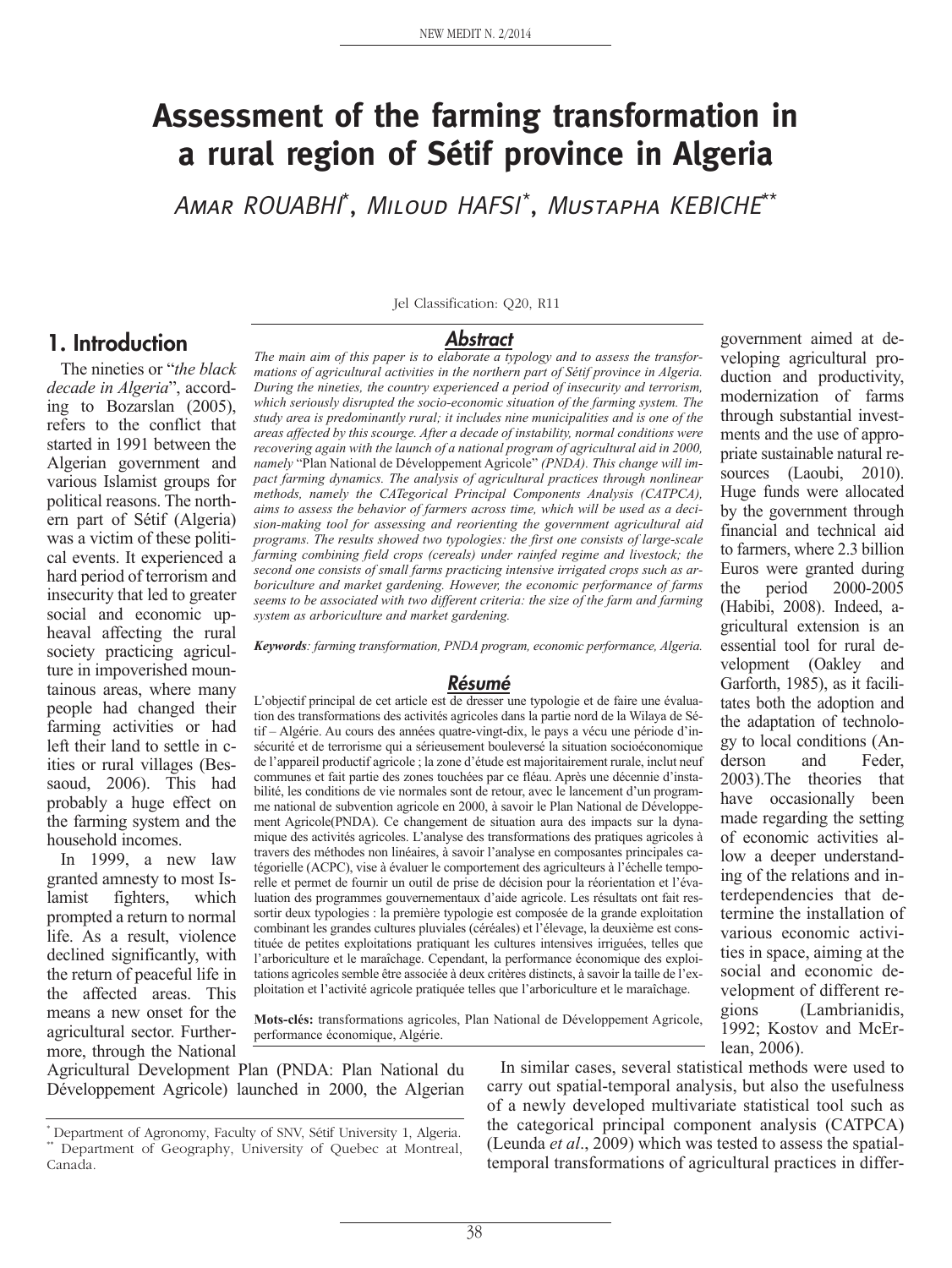ent municipalities of the northern part of Sétif, from the black decade until now.

On this basis, changes are put into effect regarding the spatial distribution of economic activities, according to the new economic conditions under formulation and the various tools used for their implementation (regional development incentives, financing policies, taxation) (Barnes *et al*., 2007).

In most rural areas, the household form is already dominant. It is for this reason that in the chosen theoretical approach, the family production unit is taken as a reference unit (Campagne, 1999). However, as shown by Darré (1989) and Deléage (2004), farm practices are negotiated within the group of professionals and with other partners.

In the mountainous region of Sétif, the family farm is the most dominant form (MADR, 2009), which induces complex socioeconomic relations governing the agricultural sector. The change in farming systems can be approached as essentially a land process where farmers are the main protagonists (Ansaloni, 2006). However, Colson *et al*. (1998) consider that technical change in production systems is intimately linked to the system for allocating aid.

This paper attempts (i) to build a farming typology in the northern part of Sétif; (ii) to highlight the main farming transformations occurring in the dominant activities after the hard socioeconomic conditions lived during the black decade; (iii) to assess the effect of the PNDA program on the economic performance of farms and farming changes, through the analysis of the farmer's choice to adopt new agricultural practices or to hold old ones; and finally to bring proposals relating to technical and organizational level for the local development policies.

# **2. Materials and Methods**

### **2.1. Study area**

The study area is situated in the northern part of Sétif province, including nine municipalities: *Babor*, *Ain el Ke-*



*bira*, *Serdj el Ghoul*, *Tizin'Bechar*, *Amoucha*, *Oued el Bered*, *Dehamcha*, *Maaouia* and *Beni Aziz*. Covering an area of 758.67 Km2 , about 11.58% of the total area of the province, this region is characterized by favorable rainfall conditions and by the abundance of water resources acting positively on agricultural development. However, its geographical and socioeconomic conditions are very hard, with rough terrain, isolation, lack of infrastructure and uncomfortable roads, effects of insecurity and massive exodus that occurred during the last decade, thus presenting major impediments to the agricultural development in this area.

# **2.2. Sampling and data analysis**

It is through the farm study and implementation that most decisions determine the success or failure of government aid programs and agricultural development projects; hence the need to diagnose this organization level is paramount. Our investigation, carried out in 2011, focused on a sample of 125 farms spread over nine municipalities. The sampling model adopted was a stratified random design (Tittonell *et al*., 2005; Blood and Birniea, 2008) which provided observations for each stratum group with a rate of 5% for each municipality. A face-to-face questionnaire was developed with the head of household, including a series of questions describing the socio-economic environment, farming activities transformations, motivations and problems hindering agricultural development (Table 1). Each study focused on socioeconomic assessment that requires a good measurement of this concept, which can be difficult to establish. There are some problems directly linked to the subjective nature of socioeconomic data. Individual attitudes cannot be observed directly, but are usually obtained from subjective survey questions. When dealing with such subjective variables, some problems (e.g. cognitive dissonance) can arise and affect the meaningfulness of the data (Bertrand and Mullainathan, 2001).

Thirty-one (31) variables were obtained from the questionnaires, including 18 quantitative and 13 categorical variables; the categorical variables were divided into 5 nominal, 3 binary and 5 ordinal. The ordinal variables were scored according to 5-point Likert scale: 1 (slight), 2 (low), 3 (moderate), 4 (high), 5 (very high), as for education level and water resource capability variables. However, the economic performance of the farm was directly assessed by the head of the household during the interview according to 3 point Likert scale: 1 (low), 2 (moderate), 3 (high). Economic performance assessment is too subjective, so the farmer should give his statement based on the importance of the farm financial outputs allocated to household needs.

# **2.3. Methodological approach**

The set of variables obtained from the survey will be analyzed by a nonlinear statistical analysis, namely CATegorical Principal Analysis (CATPCA); it will be used iteratively to analyze the various aspects addressed throughout this article.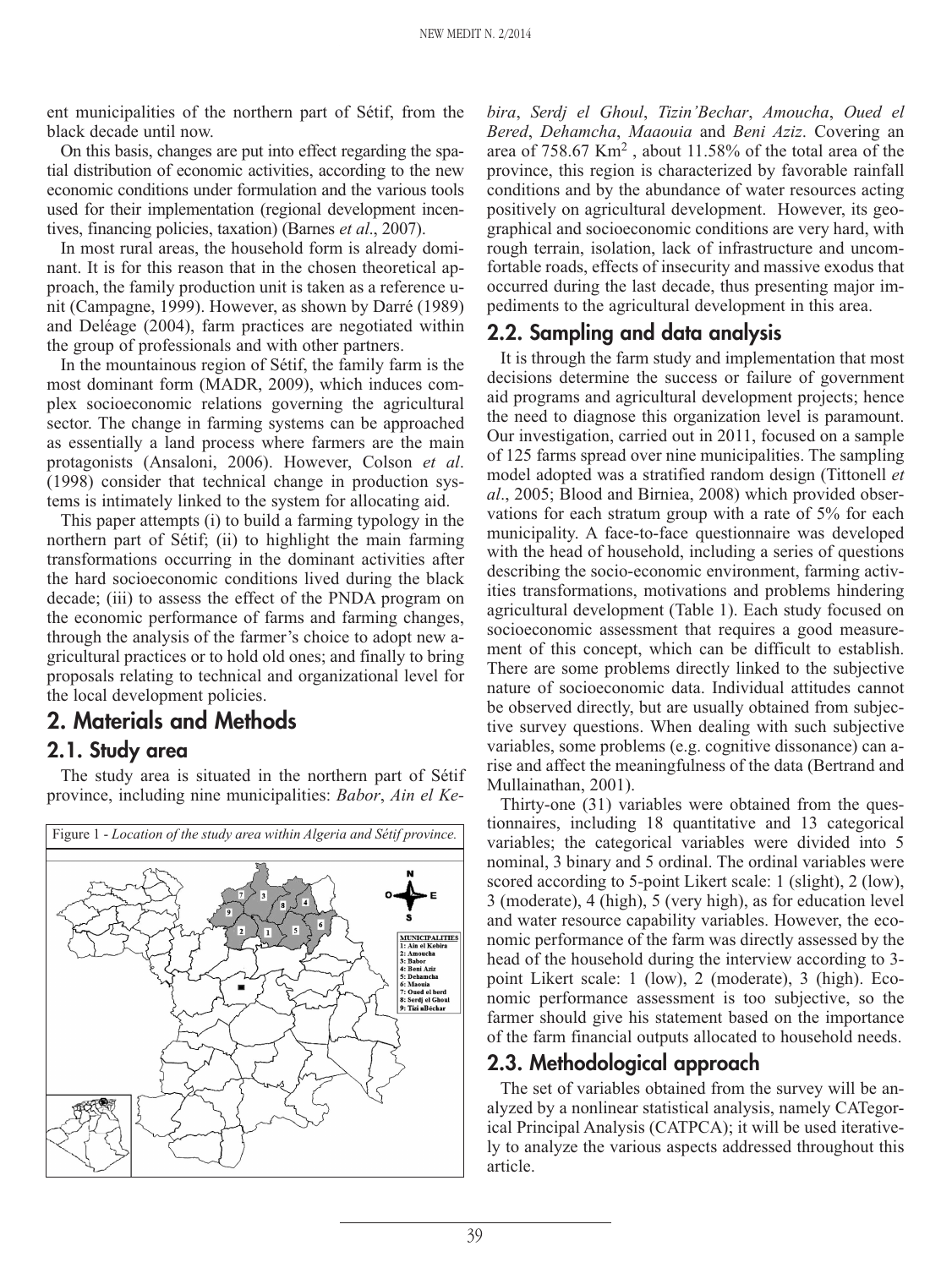First: To make farm typologies by highlighting the most discriminative variables involved for a better construction of these typologies and assessment of the relevance of the analysis model.

Second: An analysis of the dynamics of agricultural activities observed during two periods; the first period is before 2000 (*black decade*), the second one is after 2000, date of the PNDA program launching; through the assessment of demarcation of the old and current agricultural practices within the same farms, and to see whether PNDA has been involved in farming shifts.

Third: To highlight the association between high economic performance and agricultural activities recently introduced, in other words, to point out new activities that adapt well and act positively on the farm economic performance. At the same time, it should be also noted that the conservative systems (farms which had not changed practices), also may had high economic performance. It is then confirmatory to say, in these cases, that the need to preserve old practices is a necessity, where conservative farms perform well by developing a good level of adaptation.

Fourth: To make an assessment of constraints to agricultural development in the study area and to evaluate the PN-DA program in terms of benefits and failures in order to provide future guidelines and recommendations.

### **2.4. Statistical analysis**

The CATPCA was performed by SPSS v18, which is a type of factor analysis adapted for use in social and behavioral science research due to the often nonnumeric nature of survey responses (Meulman *et al*., 2004). CATPCA aims at the same goals of traditional Principal Component Analysis (PCA) and Multiple Correspondence Analysis (MCA), it is suited for variables of mixed measurement level that may not be linearly related to each other (Linting *et al*., 2006; Manicera *et al*., 2010), it can be thought of as a method of dimension reduction. The method reveals relationships among variables, cases, and variables and cases. So, the use of this analysis is appropriate for our categorical variables set describing the economic, biophysical, social and technical factors that influence the whole economic activity of the farm household (Maseda *et al*., 2004; Meert *et al*., 2005; Tittonell *et al*., 2005; Pardos *et al*., 2008; Blazy *et al*., 2009). Recorded variables were selectively chosen so they characterize farms regarding all mentioned aspects of the farming system (Rouabhi *et al*., 2012).

The purpose of this analysis is to reduce an original set of variables into a smaller set of uncorrelated component representing most information found in the original variables. This technique is very useful when the large number of variables prevents effectively the interpretation of the relationships between objects. By reducing the number of dimensions, several components can interpret rather a large number of variables. The principal component analysis includes standard linear relationships between numeric variables. On the other hand, the approach of optimal coding allows variables to be encoded at different levels. Qualitative variables are optimally quantified in relation to the specified number of dimensions. As a result, non-linear relationships between variables can be specified.

# **3. Results and Discussion 3.1. Description of the farming environment**

### *Socio-economic conditions*

The majority of farmers had a long agricultural experience of about 25 years. However, 58% of farmers have a mean age exceeding 50 years and 32% a mean age between 30 and 50 years. The education level was low as mentioned by Zoghbi (1993), so, about 47.2% of farmers have never attended school and 15.2% have a basic education level. This low education level may prevent the extension of new production techniques that may modernize farms under the PNDA program. However, farmers aged less than 30 years were about 10%, which means that agricultural activity is monopolized by aged landowners; so the employment of young people in the farming activities is almost inaccessible in rural areas (Bessaoud, 2006).

### *Farmers' motivations and attitude towards PNDA program*

Farmers attitude was mostly fitting with respect to their attachment to agricultural activity. About 91.20% of farmers had no intention to leave their activity; this attitude was similar among the farmers for all municipalities. Proportion of innovation investments made after 2000 approached 46.4%. However, farmer's motivation towards government aid programs was substantially weak and 56.8% of farmers did not join the PNDA program. This could be caused by poor awareness of farmers, complicated administrative procedures, bureaucracy, weak financial sector that can be also an obstacle to investment (Haid, 2012).

### *Structures of farming system*

The small scale farming was the dominant typology, where the average Utilized Agricultural Area (UAA) was about13.10 ha, most of which (10.20ha) under rainfed regime against 2.96 ha of irrigated crops. The mean of operating wells was about 0.35, i.e. 35% of farms were equipped with well. This rate was relatively high if compared to the general rate of the province which was about 0.15 (MADR,2009).The well pumping depth was relatively low with a mean of 3.19 m, which means abundance of water resources, which is contradictory with the modesty of the amount of irrigated areas. That can be explained by recourse of farmers to rainfed crops, such as field crops (cereals) that counted 9.94 ha of 13.10 ha of the total UAA representing a rate of 75.87%. Large-scale animal production was always hindered by natural constraints such as a lack of pastoral areas and the extreme temperatures; as a result, the breeding activity was summarized in household farming scale with a mean of around 3 cows, 17 sheep and 8 hives per farm.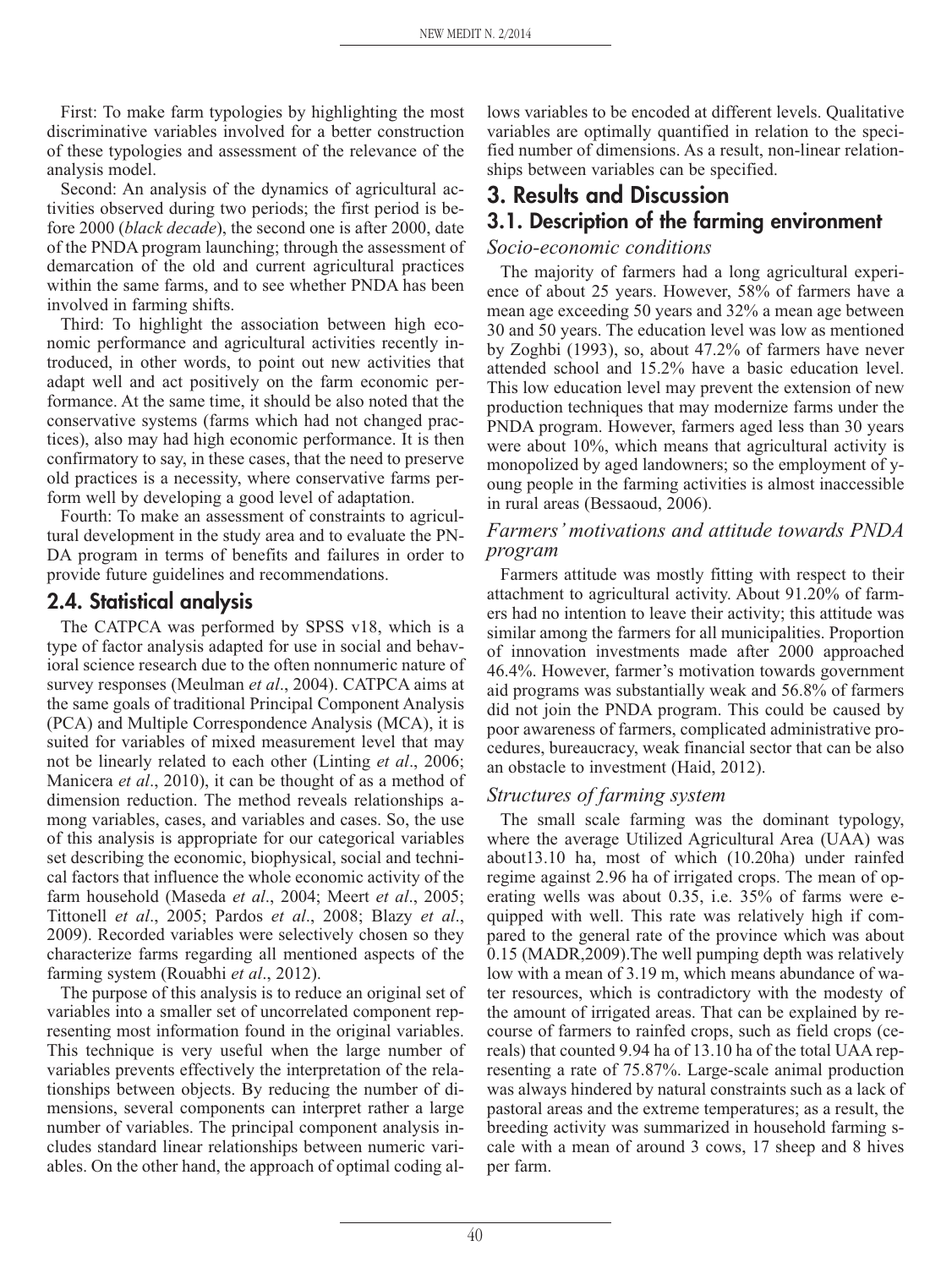| Variables                                          | Mean±SEM         | Max |
|----------------------------------------------------|------------------|-----|
| Utilized Agricultural Area (UAA)                   | $13.10 \pm 1.19$ | 90  |
| Irrigated area                                     | $2.96 \pm 0.34$  | 16  |
| Non irrigated area                                 | $10.20 \pm 1.07$ | 90  |
| Number of wells by farm                            | $0.35 \pm 0.05$  | 3   |
| Well pumping depth (m)                             | $3.19 \pm 0.50$  | 25  |
| Arboriculture area (ha)                            | $1.08 \pm 0.15$  | 9   |
| Field crops area (cereals)                         | $9.94 \pm 1.07$  | 90  |
| Market gardening area                              | $0.82 \pm 0.20$  | 16  |
| Cattle breeding [Number of cows]                   | $3.46 \pm 0.58$  | 50  |
| Ovine breeding [Number of sheep]                   | 17.38±2.94       | 200 |
| Beekeeping [number of hives]                       | $8.11 \pm 1.68$  | 150 |
| Farmer accumulated agricultural experience (years) | $25.81 \pm 1.33$ | 71  |

Table 1 - *Descriptive statistics of the variables found significant for the*

# **3.2. Typology construction**

Several iterative CATPCAs had been conducted, where ten variables were dropped from analysis because of their weak variance-accounted-for (VAF) which was less than 0.01. These variables may not be suitably contributing to the principal components. As a result, only 13 numerical and 0.8 categorical variables remained with strong contribution and utilized to build the typology. Variables shown in bold (Table 2) load positively well on the first dimension. At the same time, the second dimension presents a positive loading of *Arboriculture* and *market gardening*. Dimension 1 seems to reflect concern for large-scale farming with rainfed cultivation. Dimension 2 seems to reflect concern for small-scale farming with irrigated crops.

| Table 2 - Factor loadings based on a categorical principle components<br>analysis for 13 items |                   |           |          |  |
|------------------------------------------------------------------------------------------------|-------------------|-----------|----------|--|
| Variables                                                                                      | Acronyms          | Dimension |          |  |
|                                                                                                |                   |           | 2        |  |
| Arable area (AA)                                                                               | AA                | 1,020     | 0,041    |  |
| Utilized Agricultural Area (UAA)                                                               | <b>UAA</b>        | 0.979     | $-0,031$ |  |
| Irrigated area                                                                                 | irrig             | 0.621     | 0,474    |  |
| Non irrigated area                                                                             | Non irrig         | 0,947     | $-0,167$ |  |
| Number of wells by farm                                                                        | Well              | 0,459     | 0,119    |  |
| Arboriculture area                                                                             | Arboriculture     | 0,304     | 0,524    |  |
| Fodder area                                                                                    | fodder            | 0,548     | 0,048    |  |
| Field crops area (cereals)                                                                     | Field crop        | 0,947     | $-0,193$ |  |
| Market gardening area                                                                          | Gard              | 0,024     | 0,681    |  |
| Cattle breeding [Number of cows]                                                               | Bovine            | 0,430     | $-0,100$ |  |
| Ovine breeding [Number of sheep]                                                               | Ovine             | 0,263     | $-0,156$ |  |
| Rate of ground water level fall                                                                | Grd wat lev fall  | 0,425     | 0,150    |  |
| Farmer accumulated agricultural experience                                                     | Farmer experience | 0,330     | $-0,130$ |  |

When using Likert-type scales, it is imperative to calculate and report Cronbach's alpha coefficient for internal consistency reliability for any scales or subscales. The Model Summary displays the internal consistency coefficient for each dimension, which were both higher than 0.8 (Table 2). It should also be noted that a high value for Cronbach's alpha (>0.8) indicates good internal consistency of the items in the scale (George and Mallery, 2003). The explained variance for each set of item is to be assumed as the ratio between eigenvalue and the number of items. On the first axis, the contribution of the set of numeric variables is more effective with an eigenvalue of 5.33, explaining 41% of variability. While the second dimension is more representative of the nominal variables, with an eigenvalue of 3.21, explaining 40.12% of variability. If considering the overall relevance of the model with two axes, with respect to two sets of variables, the model has an average representation of the variability, the first dimension accounts for 32.14 % of the variance, while the second one accounts for 20.61%.

| Table 3 - CAPTCA model summary. |  |
|---------------------------------|--|
|---------------------------------|--|

|           |       |                   | Variance Accounted For (VAF) |              |                    |  |
|-----------|-------|-------------------|------------------------------|--------------|--------------------|--|
| Dimension |       | Cronbach's Alpha  | Multiple Nominal             | Non Multiple |                    |  |
|           |       |                   | Variables                    | Variables    | Total (Eigenvalue) |  |
|           |       | 0,89              | 1,42                         | 5,33         | 6,75               |  |
|           |       | 0,81              | 3,21                         | 1,12         | 4,33               |  |
|           | Total | 0,93 <sup>1</sup> | $2,31^2$                     | 6.45         | $8.76^{3}$         |  |

The screening of objects and variables via CATPCA analysis shows two major typologies (Fig. 2).

The first dimension characterizes large scale farming under rainfed cultivation combined with cattle farming, mentioned to be the classical typology for the semi arid local conditions (Benniou and Aubry, 2010). Four variables, namely UAA, AA, Non irrigated area (*Non\_irrig*) Field crops area (*Field\_crop*) contributed most to the first component; however variables characterizing the breeding farming (*Bovine* and *Ovine*) contributed less. Indeed the second dimension was more represented by irrigated area (*irrig*), market Gardening (*Gard*) and arboriculture (*arboriculture*) representing the average scale farming practicing irrigated cultivation associated with beekeeping. This typology still characterizes mountainous and forest regions with uneven topologies in the northern part of Sétif (Boukemmoum and Boucheloukh, 2011).

The spatial distribution of old activities over the study area seemed to have a specific distribution (Figure 3a) where some activities were clustered according to the area potential; however, socioeconomic conditions such as financial weakness of farms and psychological attachment of farmers to their old activities, leads to a low PNDA program membership. There was a close relationship between annual crops (*an\_cultiv*) and mixed crop-livestock (*Cp-Lvstck*) in the vicinity of *Ain el kebira, Amoucha and Maaouia* municipalities, the second clustering of old activities was formed by poultry farming (*Poult*) and livestock breeding (*Lvstock*) nearby *Oued el Berd*, *Serdj el Ghoul* and *Beniaziz* municipalities. The third aggregation was formed by market gardening crops (*Gard*) and beekeeping (*Api*),

<sup>1</sup> otal Cronbach's Alpha is based on the total Eigenvalue.

<sup>2</sup> Mean over dimensions.

<sup>3</sup> Because there are Multiple Nominal variables, total *Eigenvalue is not the sum over dimensions*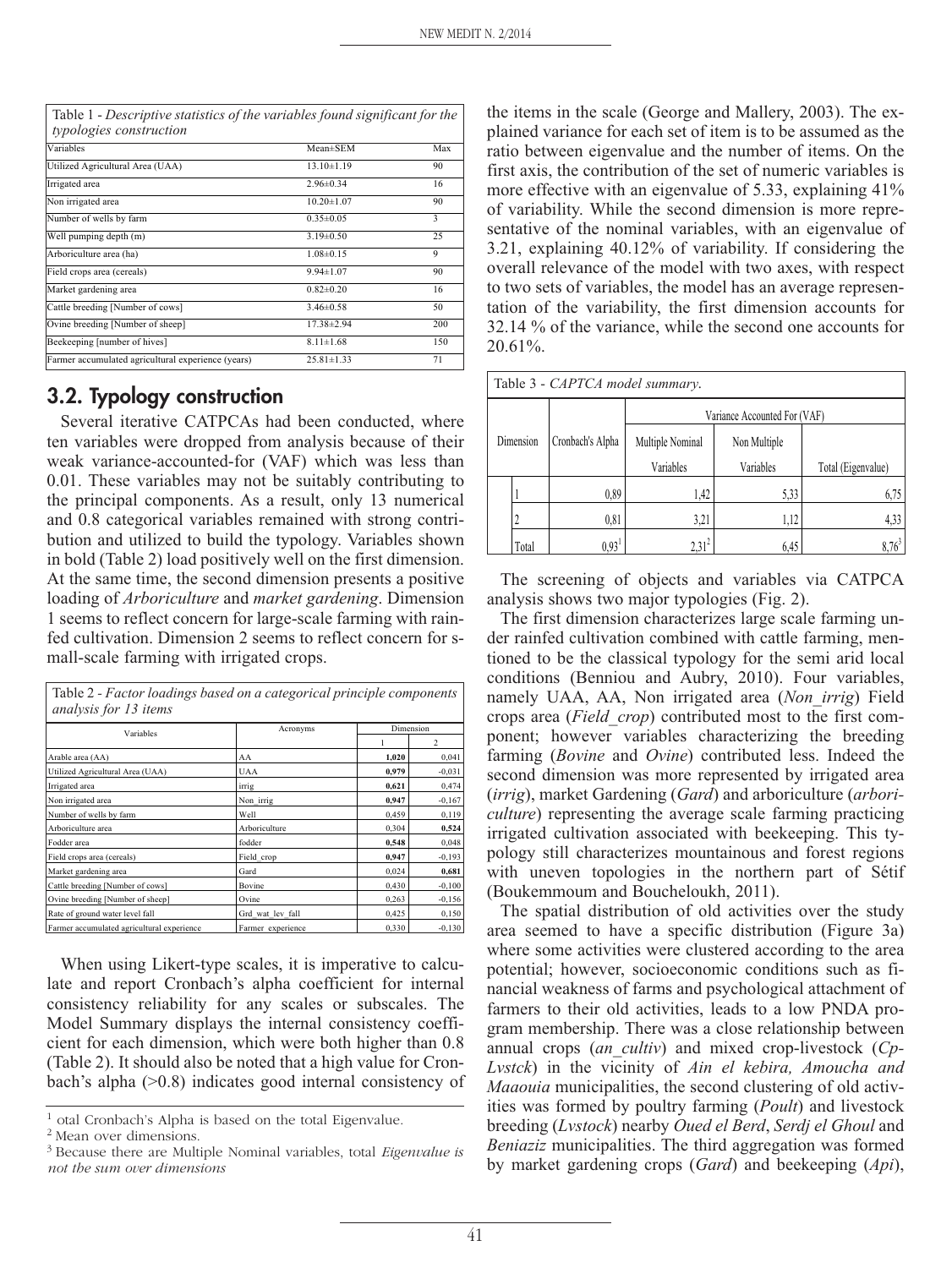

where *Babor* and *Dehamcha* municipalities were the most represented.

The impact of PNDA program was different from one municipality to another; it had a significant effect on the investment ability and economic performance of farms. At the same time, the PNDA program promoted some agricultural activities at the expense of other. CATPCA analysis showed an association between PNDA program membership and introduced activities. Thus, the PNDA program focused much more on arboriculture (*Plant*) and beekeeping (*Api*) relatively to *Dehamcha*, *Babor* and *Tizin'Bechar* municipalities, taking into account the specificities and the potentialities of these areas and the accumulated know-how inherited from old practices that can also bias the trend. There was a strong relationship between farmers who had not introduced new activities and those who had not participated in PNDA program; hence, this means that the financial ability plays a paramount role in the adoption of new investments in these rural areas where the majority of farmers lived on subsistence farming. Indeed, the role of the P-NDA program is to provide technical assistance and encourage farmers to undertake new adequate investments in order to improve their economic status. While PNDA program was less efficient and unable to promote fairly cattle breeding and poultry farming in other municipalities as in *Amoucha , Serdj el Ghoul and Maaouia* (Figure 3b), this explained a weak flexibility in the operating mechanisms of PNDA program, particularly, with investments in living matter (live cattle).Generally, several factors have prevented the implementation of development programs, including hasty preparation of aid programs, land ownership constraints, lack of investments, reduced water availability, lack of loyalty among farmers to farm organizations, low levels of education and agricultural training, lack of extension services support, marketing channel constraints, bureaucracy and the slow speed of the grant agreement process (Laoubi and Yamao, 2012).

The anchoring capability for recently introduced activi-



Figure 2 - *Characterization of the main typologies observed in the study area*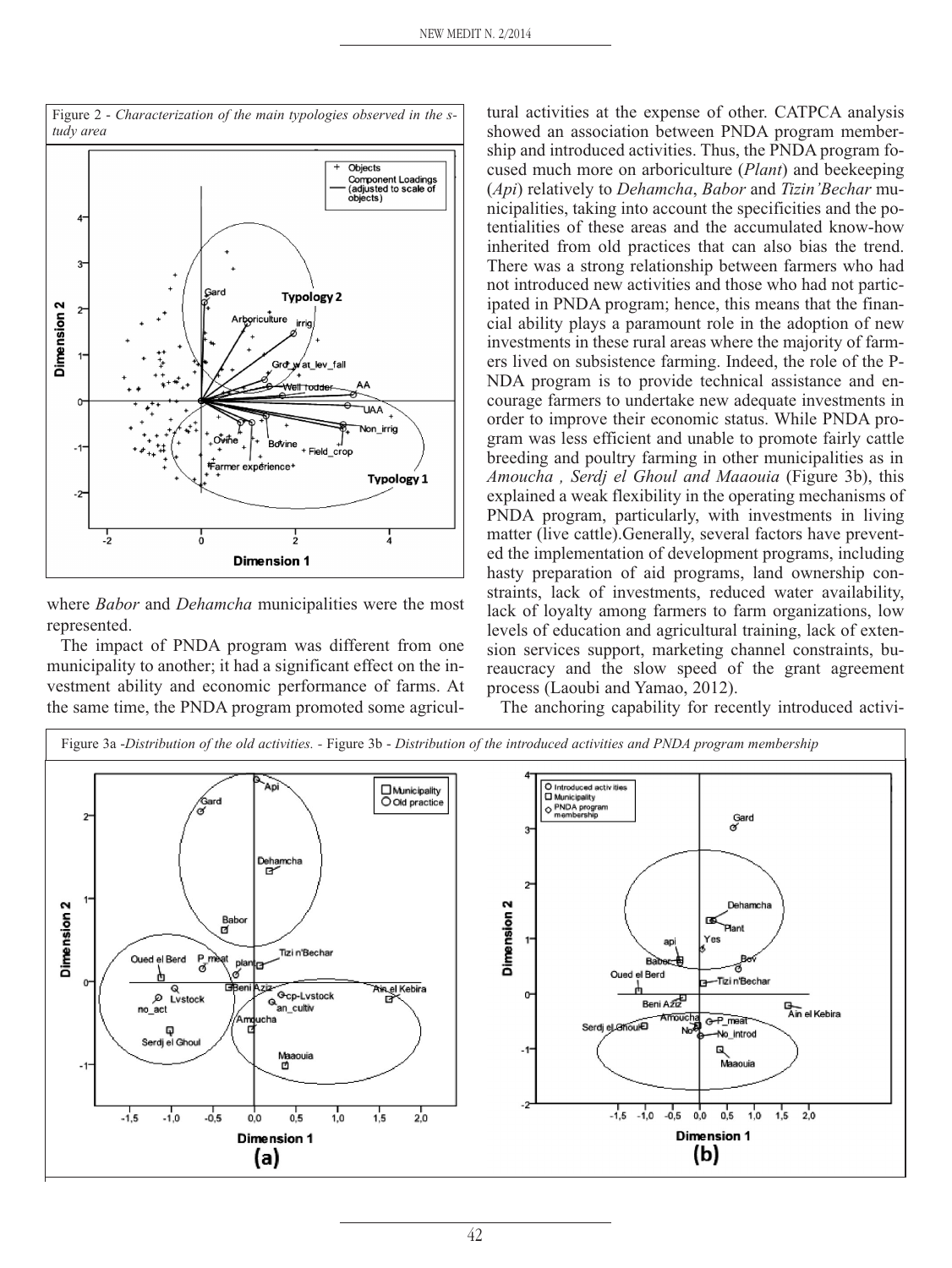ties in the farming system would be explained by the position and the approximation of modalities on the graph (Fig 4a),i.e. if every introduced activity is near to the same old activity. That is, this introduced activity became dominant, expressing a good fitting with the local socioeconomic conditions. For example, according to the second dimension, a good anchoring of Arboriculture (*Plant*), and market gardening (*Gard*) was observed with high PNDA program membership (*Yes*) in the vicinity of *Dehamcha* municipality, which was characterized by market gardening (*Gard*) and beekeeping (*Api*) in the period before 2000 (Figure 3a). The same situation is observed according to the first dimension, where bovine breeding (*Bov*) became a dominant activity combined with annual cultivation (*An\_cultiv*) in the vicinity of *Amoucha* municipality with no PNDA program membership (*No*). Agricultural systems are dynamic, since farmers and consumers are continuously responding to changes in crop and livestock outputs, food prices, input prices, resource availability. This volatility is largely due to factors that farmers have no or little control over such as weather conditions, outbreaks of disease and pests (Halam *et al*., 2012). To provide farmers with some protection against external shocks, agriculture has historically accessed programs of subsidy payments. Any attempts to influence farmer behaviors must therefore acknowledge the social, environmental and economic cultural context of farming. Clustering of introduced and current activities will be more useful, by combining with the economic performance modalities (high, moderate and low).Therefore, the first cluster of arboriculture was associated with high economic performance, but the second aggregation of bovine breed-

ing is less associated with high economic performance. This means that the cattle have a difficult adaptation in these areas because of lack of mastery over livestock, noting that a significant number of inexperienced investors who are engaged in milk production, encouraged by the government policy aimed at promoting national milk production through incentive prices and to reduce the import bill which was around \$800 million in 2010 according to the National Inter-professional Milk Office. In *Dehamcha* municipality the choice of introducing arboriculture and market gardening fitted best, because the majority of farmers had high economic performance. However, the choice of bovine breeding fitted less in the vicinity of *Amoucha*, and *Maaouia*. While moderate economic performance was weakly represented by both dimensions, *Maaouia, Amoucha* and *Serdj el Ghoul* municipalities were characterized by a low economic performance which was strongly associated with low PNDA program membership and weak anchorage of cattle breeding. PNDA program should respond to the expectations of farmers by first making the best decision tools for investment that would be able to improve economic performance and secondly by providing best farming conditions to strengthen farmer's commitment and settlement. In tandem, development policies should incorporate other aspects, namely the promotion of handicraft and services business (Bessaoud, 2006); provide amenities such as roads and rural housing, rehabilitation of the natural environment, recovery and sustainable management of natural resources (FAO, 2012). Among the agricultural constraints observed in the northern part of Sétif, the insecurity impact is still present in the minds of farmers, especially

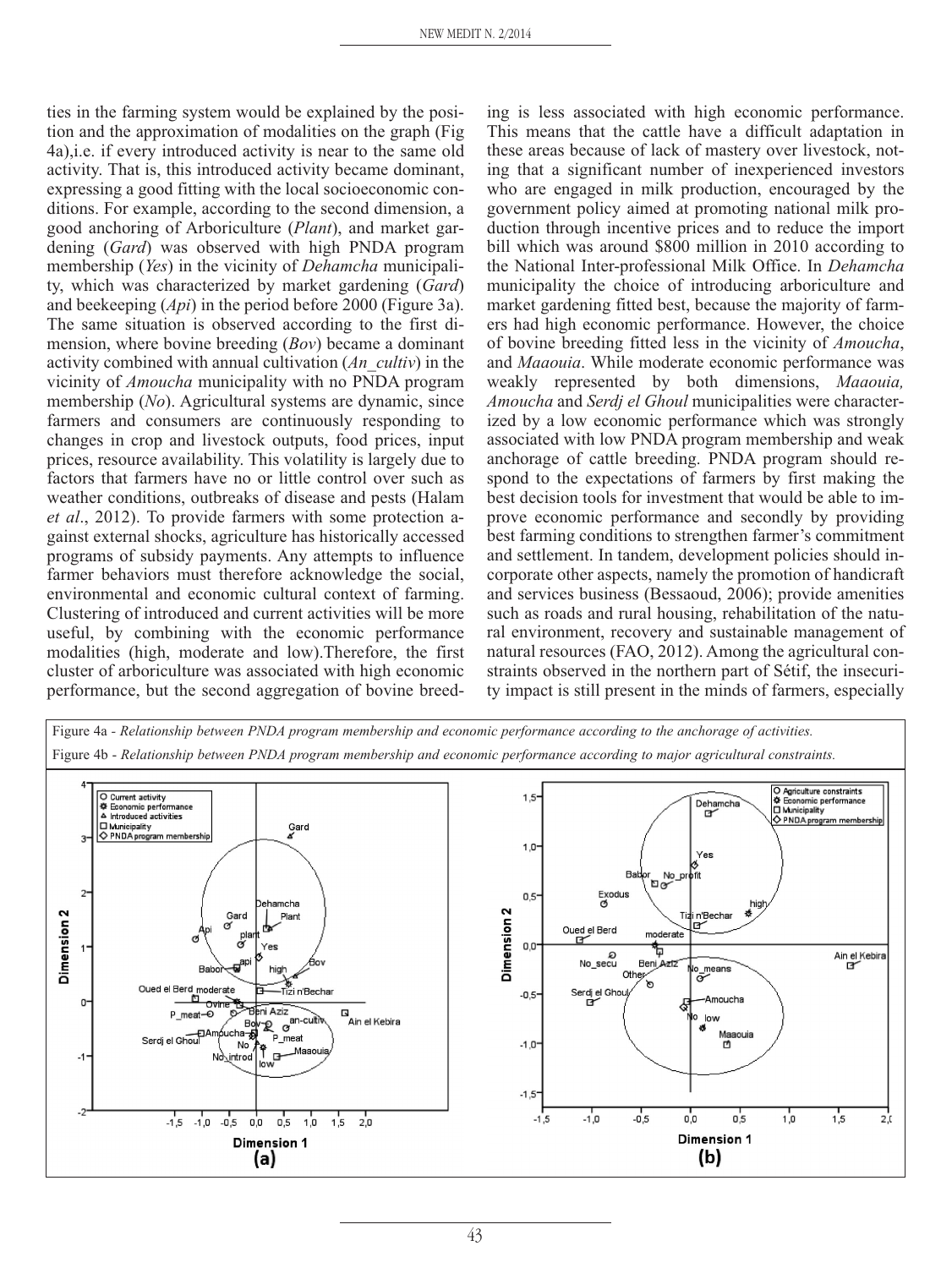those living in distant parts and mountainous municipalities as *Babor*, *Oued el Berd* and *Serdj el Ghoul* and who considered that rural exodus and insecurity as responsible for the abandonment of agriculture. However, we noted also that the PNDA program included technical and organizational failures; in some municipalities, where farmers scored a high economic performance with high PNDA program membership and had no feeling of insecurity as in *Dehamcha* and *Babor*, farmers believed that the major constraints to agriculture were due to the lack of farming profitability (Figure 4b). So, if the actions of PNDA program have less profitable targeted activities, via improving land tenure and expanding UAA, the results might have been better. However, municipalities with low PNDA membership rate such *Beni Aziz* and *Amoucha*, farmers thought that the major agricultural constraints were of technical nature, where most farmers suffered from lack of mechanization. Unfortunately, the PNDA program did not include support for acquisition of agricultural equipment, which was a major impediment to the development of Algerian agriculture, where the degree of mechanization is lower than the worldwide rate (Houmy and El Himdy, 2013) and the index of mechanization is 0.27 HP/ha, half of standards recommended by the FAO (0.55 HP/ha) (Chabane, 2010). Thus, PNDA program should be amended by structuring investment actions, by helping farmers to acquire farm equipment (tractors, tillage and irrigation equipment) and assisting them to promote livestock buildings in order to accommodate the growing number of bovine livestock observed in this region.

# **4. Conclusion**

Farm typology research has become popular as a way of segmenting farmers into groups to assist in developing targeted farm extension programs. Reorientation of development policies must take into account the temporal variability and trends of farmers and threats that compromise production activities. The typology analysis of the study area shows two different groups; the qualities of the head of the household shows a low education level and advanced age rates which could adversely affect the farm performance. Agricultural practices, particularly those relying on mobile investment such as livestock (cattle, sheep, and poultry) have been changed during the last decade. This change was due to the combination of PNDA program and the insecurity experienced during the black decade, while the agricultural practices that are based on crops (arboriculture, gardening and field crops) were not really affected by this change. The advent of PNDA program is supposed to have given a financial and technical support to rural populations. It would be more appropriate to introduce new activities and to consolidate the old ones, where PNDA program has been well involved in the promotion of activities, expressing a good fitting with the local socioeconomic conditions, such as market gardening and arboriculture. This agricultural shift had a positive impact on economic performance

such as in the municipalities of *Babor* and *Dehamcha*. However, the adoption of some agricultural activities seem to have a negative association with the economic performance, implying a poor adaptation to local conditions, such as livestock. Therefore, these actions should be classified by the PNDA program to be less considered in relation to other subsidy actions. However, some shortcomings of the PNDA program need to be noted. First, PNDA neglects the human factor. Hence, it should be noted that with no professional qualifications or an acceptable level of farmers' education, it would be obsolete to speak about agriculture development; second, poor awareness program among farmers, where the membership rate of 43.2% was moderately and relatively low to expectations; third, PNDA program has neglected investment in structural and mechanized agriculture.

In short, the analysis allowed us to make some recommendations regarding the PNDA program based on area specificities and to redirect the axes of PNDA program at a geographical scale (as a municipality level). Hence, the study area was divided into two categories of farmers, regarding the requirements and development needs in the context of PNDA program. The first class requires technical support with great importance allocated to consolidate the old practices as irrigated cultivation, beekeeping and to improve land tenure as for *Babor* and *Dehamcha* municipalities; the second class requires support for investment as the basic means of production (buildings, mechanization) to promote cattle and poultry breeding as for *Amoucha*, *Ain el Kebira* and *Beni Aziz* Municipalities.

### **References**

Anderson J.R., Feder G., 2003. *Rural extension services*. World Bank Policy Research Working, 2976.

Ansaloni M., Fouilleux E., 2006. Changement de pratiques agricoles. Acteurs et modalités d'hybridation technique des exploitations laitières bretonnes.*Économie rurale*, 292(3): 3-17.

Barnes S., Bauer H., NeumanM., Huber F., 2007. Segmenting Cyberspace: A customer typology for the internet. *European Journal of Marketing*, 41(1): 71-93.

Benniou R.,Aubry C., 2010. Economic Analysis of the Farms Activities in Semi-arid Areas of Algerian Est. *World Journal of Fungal and Plant Biology*, 1: 21-31.

Bertrand M., Mullainathan S., 2001. Do people mean what they say? Implications for subjective survey data. *American Economic Review*, 91: 67-72.

Bessaoud O., 2006. La stratégie de développement rural en Algérie. In: Chassany J.P., Pellissier J.-P. (eds.). *Politiques de développement rural durable en Méditerranée dans le cadre de la politique de voisinage de l'Union Européenne*. Montpellier : CIHEAM,pp. 79-89. Options Méditerranéennes :A71.

Blazy J.M., Ozier-Lafontaine H., Doré T., Thomas A., Wery J., 2009. A methodological framework that accounts for farm diversity in the prototyping of crop management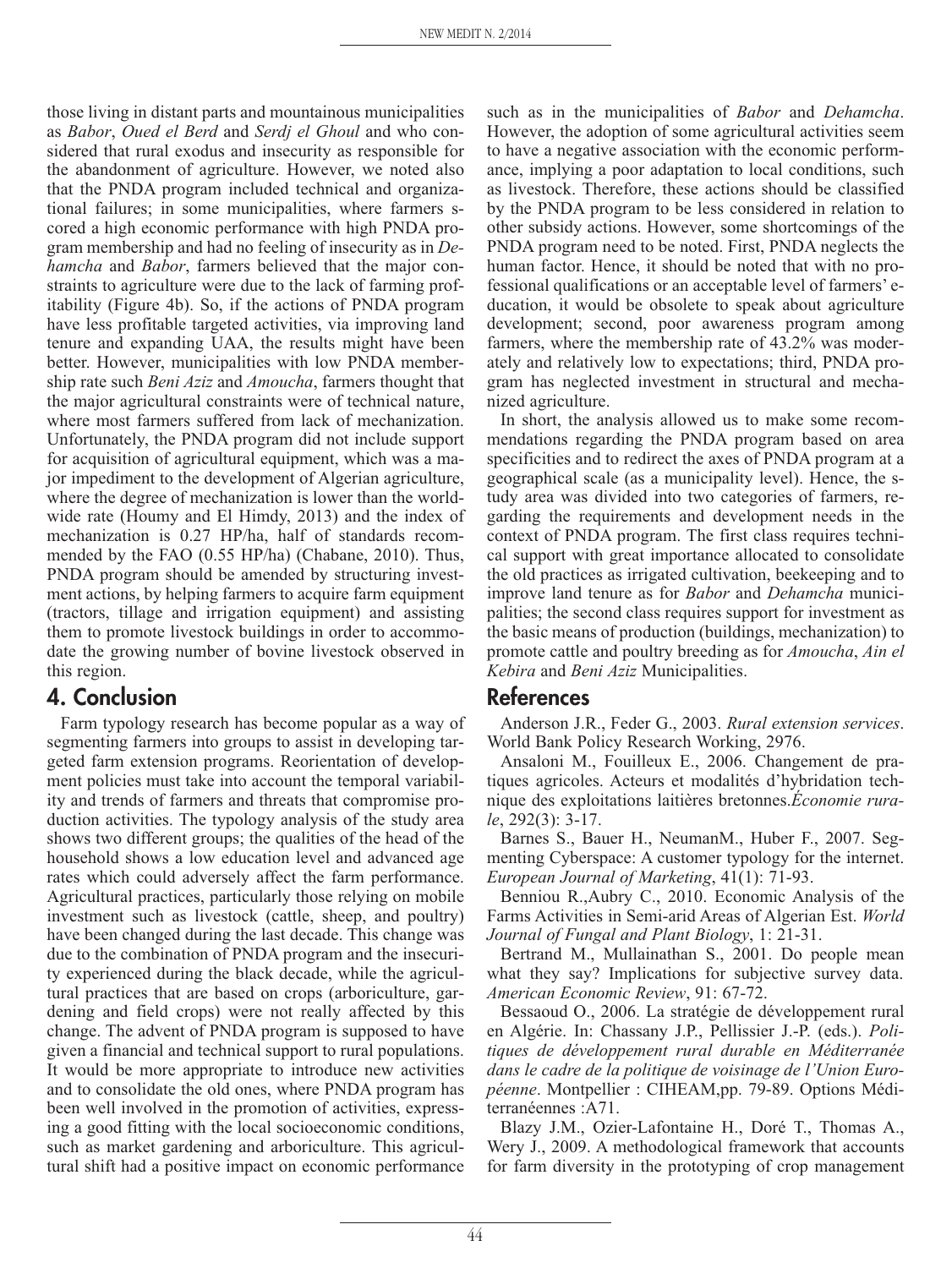systems. Application to banana-based systems in Guadeloupe. *Agricultural Systems*, 101: 30-41.

Boukemmoum H., Boucheloukh N., 2011. *Etudes des pratiques agricoles dans la zone montagneuse de Sétif*. Université de Sétif. Mémoire d'Ingéniorat d'Etat en Sciences Agronomiques.

Chabane M., 2010. L'Agriculture de conservation: Voie de sécurité alimentaire dans les pays du Maghreb ?Bouzerzour H., Irekti H., Vadon B. (eds.). *4. Rencontres Méditerranéennes du Semis Direct*. Zaragoza: CIHEAM, pp. 189- 208. Options Méditerranéennes, A96.

Colson F., Jacquet F., Rider A., 1998. Aides directes et extensification de la production. Modélisation des effets d'un découplage des aides sur des exploitations bovines en pays de la Loire. *Économie rurale*, 247(9): 21-30.

Darré J-P., Le Guen R., Lemery B., 1989. Changement technique et structure professionnelle locale en agriculture.*Économie Rurale*, 192-193: 115-126.

Deléage E., 2004. *Paysans de la parcelle à la planète : Socio-anthropologie du réseau agriculture durable*. Paris : Syllepse, 246 p.

FAO, Food andAgriculture Organization of the United Nations, 2012. *Cadre programmation par pays-*

*Algérie (2013-2016)*.

George D., Mallery P., 2003, *SPSS for Windows step by step: A simple guide and reference. 11.0 Update (4th ed.).* Boston: Allyn& Bacon.

Habibi A., Chekired-Bouras F.Z., Mouhouche B., 2008. Analyse de la mise en œuvre du plan national de développement agricole dans la première tranche du périmètre de la Mitidja Ouest, Algérie. In: *Actes du quatrième atelier régional du projet Sirma, Mostaganem, Algérie.*

Haid Z., 2012. *La politique d'attractivité des IDE en Algérie Cas de la banque BNP PARIBAS*. Université de Tlemcen. Thèse de Magister en Sciences économiques, p. 242.

Kostov P., McErlean S., 2006. Using the mixtures-of-distributions technique for the classification of farms into representative farms. *Agricultural Systems*, 88(2-3): 528-537.

Lambrianidis L., 1992. *Economic Geography*. Thessaloniki:Paratiritis publications.

Laoubi K., Melkhir B., Masahiro Y., 2010. Citrus farming in Algeria: Farmers' behavior towards research and extension agenda.*African Journal of Agricultural Research*, 5 (15): 1993-2001.

Laoubi K., Yamao M., 2012. The challenge of agriculture in Algeria: are policies effective*? Bulletin of Agricultural and Fisheries Economics*,12 (1): 65-73.

Leunda P.M., Oscoz J, Miranda R., Arino A.H., 2009.

Longitudinal and seasonal variation of the benthic macroinvertebrate community and biotic indices in an undisturbed Pyrenean river. *Ecological indicators*, 9: 52-63.

Linting M., Meulman J. J., Groenen P. J. F.,Van der Kooij A. J., 2007.Nonlinear principal components analysis: introduction and application. *PsychologicalMethods*, 12: 336- 358.

MADR (Ministère de l'Agriculture et du Développement Rurale), 2009. *Série statistiques agricoles*.Sétif : Direction des Services Agricoles.

Maseda F., Diaz F., Alvarez C., 2004. Family dairy farms in Galicia (NW Spain): classification by some family and farm factors relevant to quality of life. *Biosystems Engineering*, 87: 509-521.

Meert H., Van Huylenbroeck G.,Vernimmen T., Bourgeois M., Van Hecke E., 2005. Farm household survival strategies and diversification on marginal farms. *Journal of Rural Studies*, 21: 81-97.

Meulman J.J., Van Der Kooij A.J., Heiser W.J., 2004. Principal analysis with nonlinear optimal scaling transformations for ordinal and nominal components data.In: D. Kaplan (ed.). *The Sage handbook of quantitative methodology for the social sciences*. London: Sage Publications, pp. 49-70.

Oakley P., Garforth C., 1985. *Guide to extension training*. Rome: FAO.

Pardos L., Maza M.T., Fantova E., Sepulveda W., 2008. The diversity of sheep production systems in Aragon (Spain): Characterization and typification of meat sheep farms. *Spanish Journal of Agricultural Research*, 6: 497-507.

Rouabhi A., Hafsi M., Kebiche M., 2012. Assessment of the relationship between the typology and economic performance of farms: a case study for a rural area of province Setif, Algeria. *Advances in Environmental Biology*, 6 (8): 2259-2268.

Tittonell P., Vanlauwe B., Leffelaar PA., Rowe E.C., GillerK. E., 2005. Exploring diversity in soil fertility management of smallholder farms in western Kenya: I. Variability at region and farm scale. *Agriculture, Ecosystems, Environment*,110: 149-165.

Zoghbi S., 1993. La vulgarisation de la culture du pois chichedans la wilaya de Sétif. In: Bedrani S., Elloumi M., Zagdouni L., BedraniS., Elloumi M., Zagdouni L. (eds.). *La vulgarisation agricole au Maghreb: théorie et pratique.* Paris: CIHEAM, pp. 113-122. Cahiers Options Méditerranéennes2(1). Séminaire sur la Vulgarisation Agricole dans les Pays du Maghreb Central (Maroc, Algeria, Tunisie), 1992/04/26-28, Alger (Algérie).